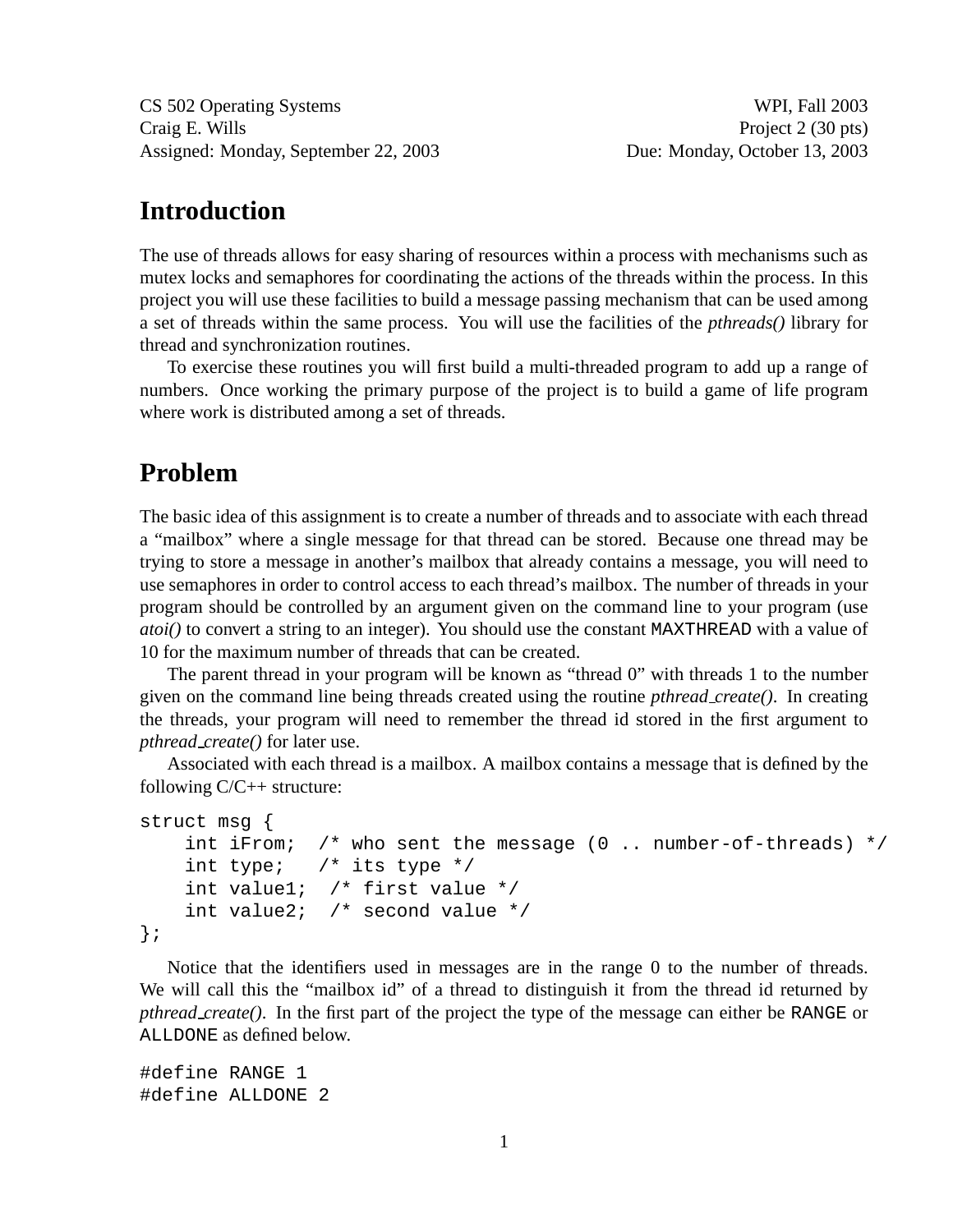Because each thread has one mailbox associated with it, you should define an array of mailboxes (of length MAXTHREAD+1) to store one message for each potential thread. Because mailboxes must be shared by all threads this array must be defined as a global variable. Alternately, you can dynamically allocate only enough space for the number of threads given on the command line.

Similarly, semaphores should be created to control access to each mailbox. These semaphores should be created using the routine *sem init()* that is available by linking with the "rt" library in Unix/Linux. These semaphores should also be created by the main thread before it creates the other threads. All creation of semaphores for the mailboxes should be done in the routine *InitMailbox()*, which you need to write.

To handle access to each thread's mailbox you must write two procedures: *SendMsg()* and *RecvMsg()*. These procedures have the following interfaces

```
SendMsg(int iTo, struct msg *pMsg) // msg as ptr, C/C++
SendMsg(int iTo, struct msg &Msg) // msg as reference, C++
/* iTo - mailbox to send to *//* pMsg - message to be sent */
RecvMsg(int iFrom, struct msg *pMsg) // msg as ptr, C/C++
RecvMsg(int iFrom, struct msg &Msg) // msg as reference, C++
/* iFrom - mailbox to receive from */
/* pMsg/Msg - message structure to fill in with received message */
```
The index of a thread is simply its number so the index of the parent thread is zero, the first created thread is one, etc. Each thread must have its own index. The *SendMsg()* routine should block if another message is already in the recipient's mailbox. Similarly, the *RecvMsg()* routine should block if no message is available in the mailbox.

# **Part I**

After setting up the mailboxes and creating the threads your program will need to exercise these routines. As a simple test, you will use multiple threads to add up the numbers between one and an integer given on the command line. Once a thread is created, it should wait for a message of type RANGE from the parent thread (mailbox id 0) by calling *RecvMsg()* with its mailbox id as the first argument. When it receives such a message, the child thread should add the numbers between value1 and value2 and return the result to the parent thread with a message of type ALLDONE. The routine *pthread exit()* can be used to terminate a thread before the end of the code if need be.

Once the parent thread has received ALLDONE responses from all created threads, it should print the summary total of all response and wait for each created thread to complete using *pthread join()*. Once each thread has completed the parent should clean up semaphores it has created and terminate.

The solution to the first part of the project should be called *addem* with a sample invocation shown below.

addem 10 100 The total for 1 to 100 using 10 threads is 5050.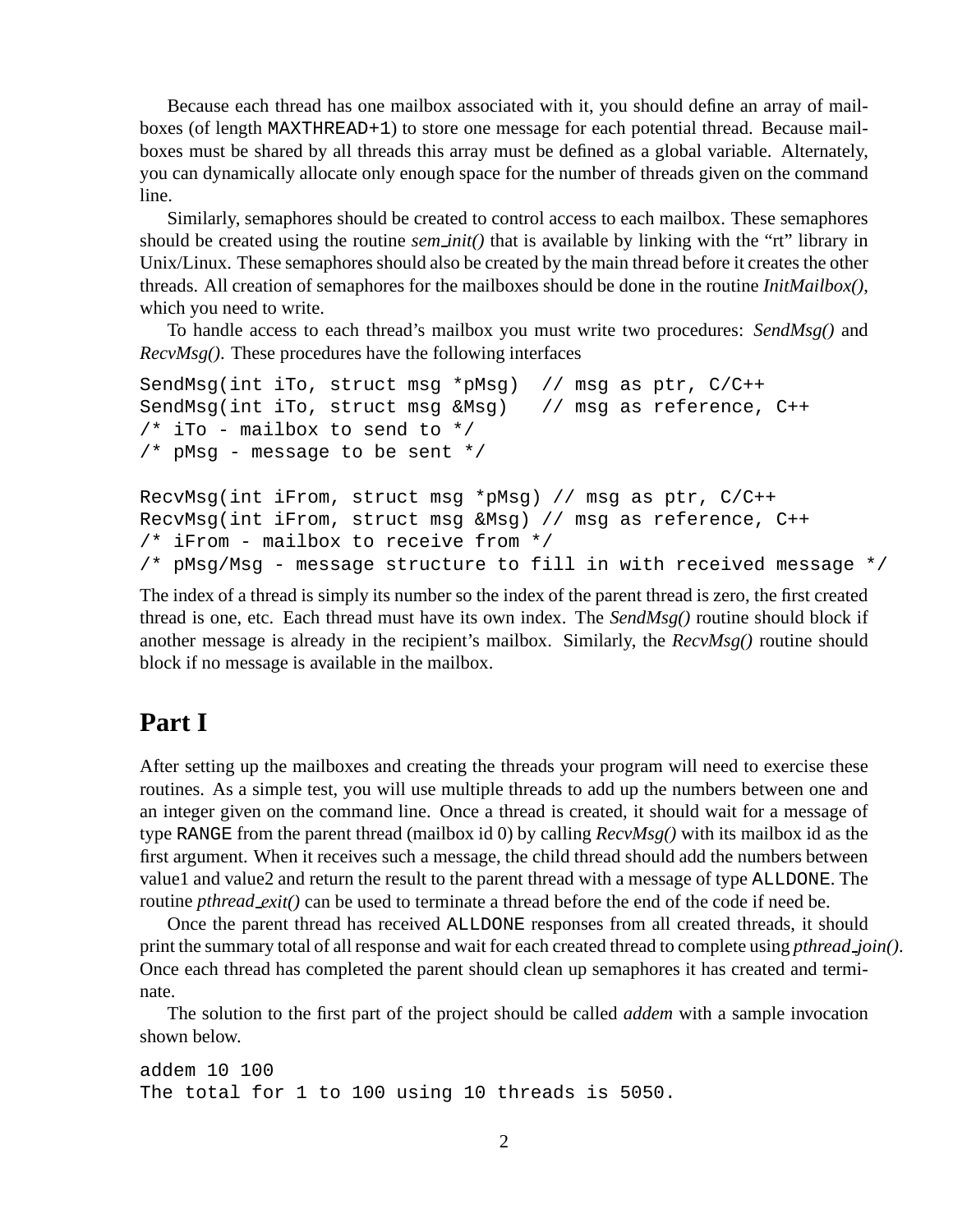# **Routines**

In summary, the routines you must write with the given interface:

- $\bullet$  InitMailbox() return 0 on success, -1 on failure. Initializes semaphores.
- CleanupMailbox() return 0 on success,  $-1$  on failure. Cleans up all semaphores. Should be called whenever the parent thread exits.
- SendMsg( $iTo, pMsg$ ) sends the message to the destination mailbox.
- RecvMsg( $i$ From,  $pMsg$ ) receives a message from the source mailbox.

### **Part II: John Conway's Game of Life**

Successful completion of part I of the project is worth 15 of the 30 project points. For the second part of the project, you should save a copy of your part I code and modify it for part II. Part II, which should be called *life*, will play a distributed version of the Game of Life.

The Game of Life was invented by John Conway. The original article describing the game can be found in the April 1970 issue of Scientific American (http://www.sciam.com/), page 120. The game is played on a grid of cells, each of which has eight neighbors (adjacent cells). A cell is either occupied (by an organism) or not. For boundary cases, assume cells outside of the grid are unoccupied. The rules for deriving a generation from the previous one are these:

- $\bullet$  Death. If an occupied cell has 0, 1, 4, 5, 6, 7, or 8 occupied neighbors, the organism dies (0 or 1 of loneliness; 4 thru 8 of overcrowding).
- Survival. If an occupied cell has two or three neighbors, the organism survives to the next generation.
- Birth. If an unoccupied cell has three occupied neighbors, it becomes occupied.

Once started with an initial configuration of organisms (Generation 0), the game continues from one generation to the next until one of three conditions is met for termination:

- 1. all organisms die, or
- 2. the pattern of organisms is unchanged from one generation to the next, or
- 3. a predefined number of generations is reached.

The straightforward way in which to implement the program is to maintain two separate twodimensional arrays for even and odd generations. These can be maintained as global variables. For the project you should define a variable MAXGRID as the maximum number of rows or columns in the grid. MAXGRID should be set to 40.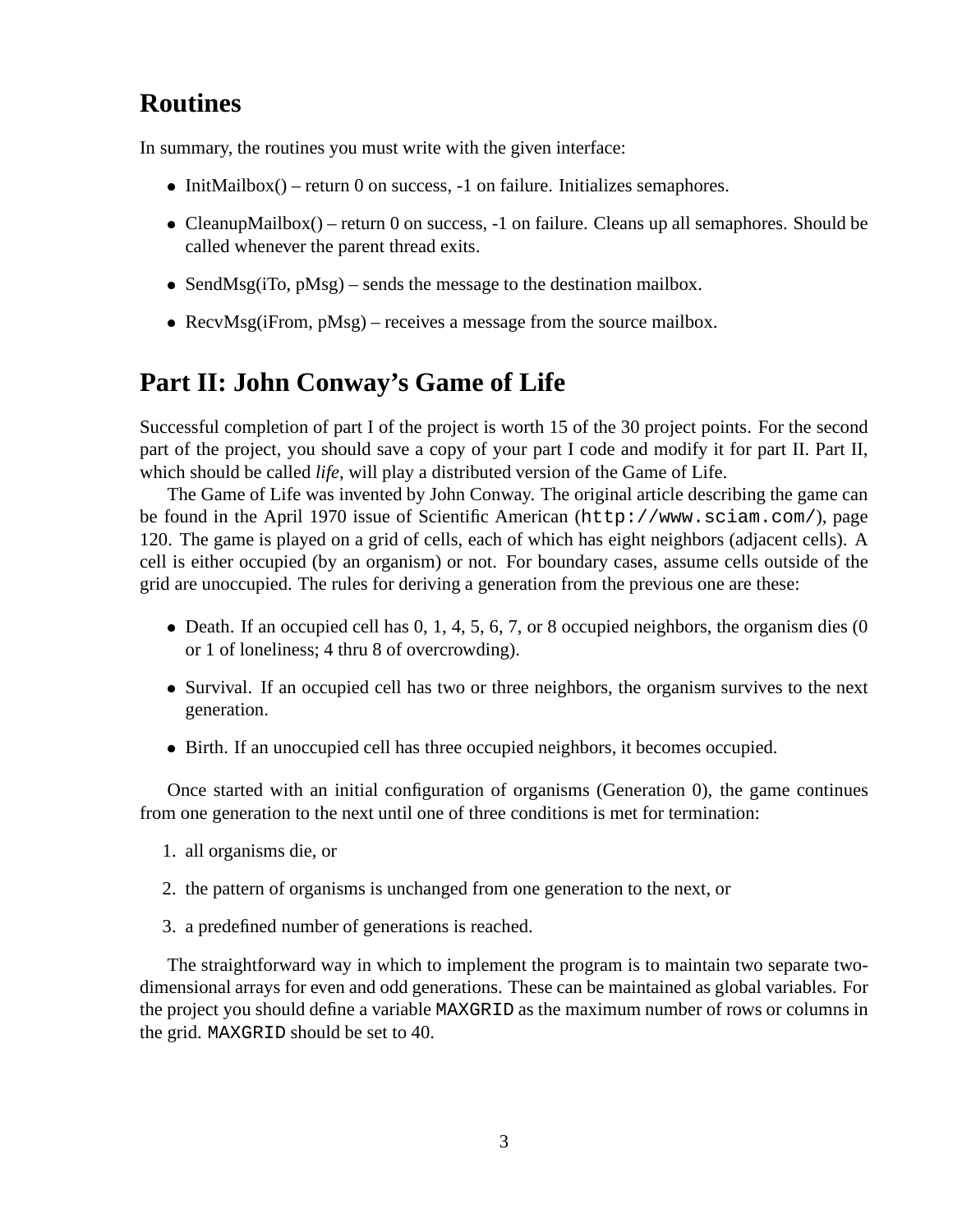#### **Distributed Version**

The distributed version of the game follows the same rules as the standard game, but rather than have a single-threaded process evaluate all cells for each generation, a distributed version will use multiple threads to perform the work. This approach could improve performance on a multiprocessor, but introduces added complexity on synchronizing the activities of the threads.

You will use thread 0 to coordinate the activities of one or more worker threads, which are actually doing the work of playing the game. Each worker thread computes the new generation of the game for an assigned range of rows as initially specified by thread 0. The number of rows assigned to each thread by thread 0 should be roughly equal. After each generation, each thread reports results back to thread 0 and waits for a GO message from thread 0 before continuing to the next generation. The message types needed for the program are defined below along with the algorithm for each worker thread on how they are used.

```
#define RANGE 1
#define ALLDONE 2
#define GO 3
#define STOP 4
#define ALLZERO 5
#define STATIC 6
#define GENDONE 7 // Generation Done
Receive RANGE message from thread 0 to obtain range of rows.
for (gen = 1; gen <= cGen; gen++) {
    Receive message from thread 0.
    If type is STOP then exit the thread.
    If type is GO then play a generation of the game on the thread's
        portion of rows.
    If portion is all zeros then send ALLZERO message to thread 0.
    If portion is unchanged then send STATIC message to thread 0.
    Otherwise send GENDONE message to thread 0.
}
Send ALLDONE message to thread 0.
```
Thread 0 controls when each generation of the game is played using GO messages to ensure that all threads have played a generation before proceeding to the next generation. There is no specific order in which worker threads must play each generation. Each thread must only update the cells for its range of rows, but for rows adjacent to those for another thread it is fine for a thread to read the values of cells in rows outside of its range.

It is the responsibility of thread 0 to decide when the game is done using the termination rules previously specified. Thread 0 must combine the results for all worker threads to decide if the game is done in which case it sends a STOP message to all threads or if the game is not done in which case it sends a GO message to all. Be careful in combining the respective results from each thread because even though one thread may have no or static life, that may not be the case for the regions of all threads.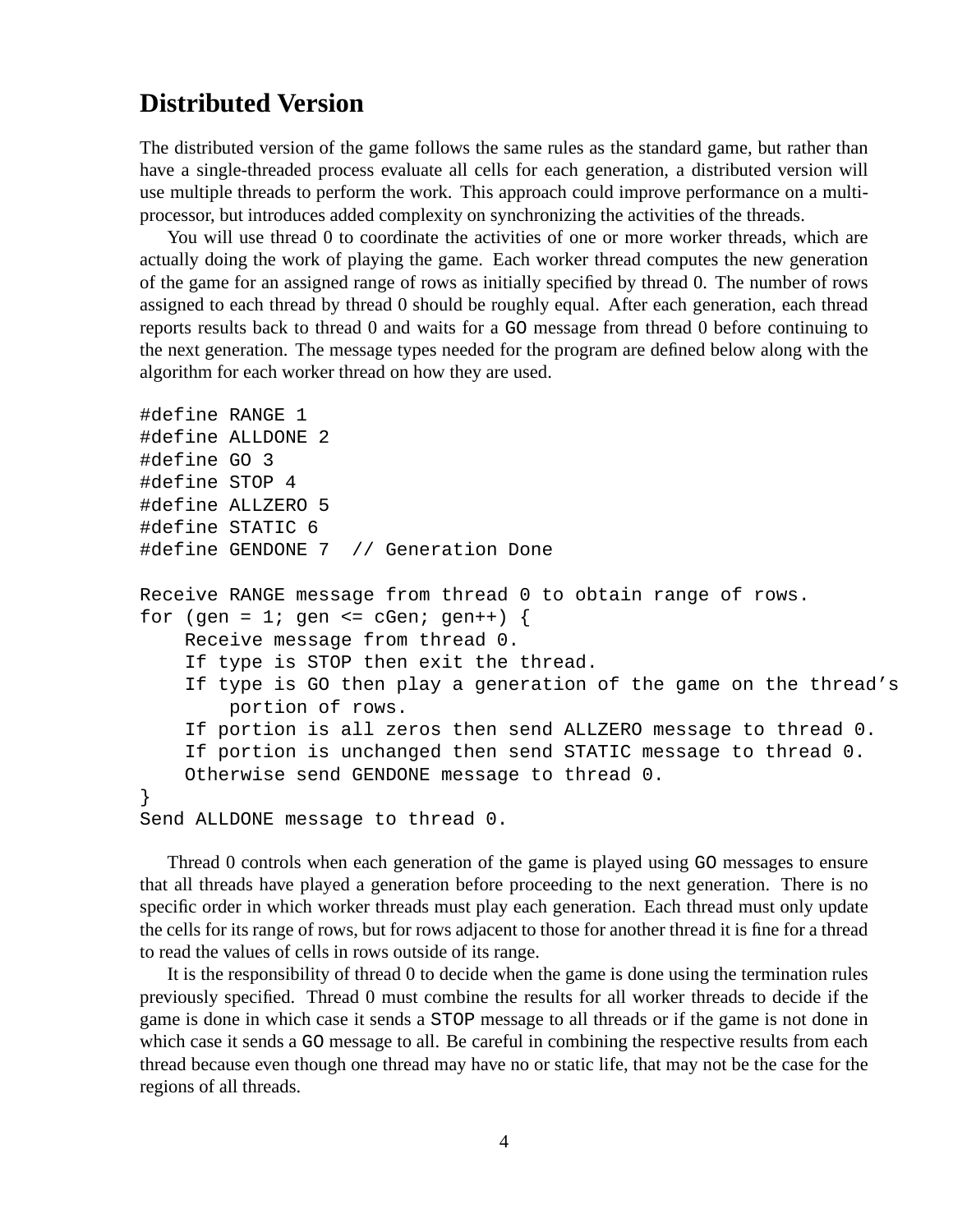The file containing Generation 0 will be an ASCII file consisting of a sequence of 0's and 1's indicating whether a cell is vacant or not. There will be a single space between each digit. For example, if the file contains

- 0 1 0 0
- 0 0 1 1
- 1 0 0 0

then the world consists of three rows and four columns. Your program should ensure that neither the number of rows nor columns exceeds MAXGRID. If so it should print a message and terminate.

Your program should accept 3-5 command line arguments with the following syntax:

life threads filename generations print input

with the following meaning:

- threads: number of threads with value 1-MAXTHREAD.
- filename: file containing generation 0. Note that if the generation contains fewer rows than the given number of threads, you should set the number of threads to the number of rows so each thread has at least one row to work on.
- generations: the maximum number of generations to play with a value greater than zero.
- print: an optional argument with value of "y" or "n" on whether each generation (including generation 0) should be printed before proceeding to the next generation. The default value is "n".
- input: an optional argument with value of "y" or "n" on whether keyboard input should be required before proceeding to the next generation. The default value is "n".

Regardless of whether intermediate generations are printed, thread 0 should print the total number of generations and final configuration before waiting for all threads to complete and cleaning up semaphores. An example invocation with the previous example used for contents of "gen0" would be:

```
life 3 gen0 10 y
Generation 0
0 1 0 0
0 0 1 1
1 0 0 0
Generation 1:
0 0 0 0
0 1 1 0
0 0 0 0
The game ends after 2 generations with:
0 0 0 0
0 0 0 0
0 0 0 0
```